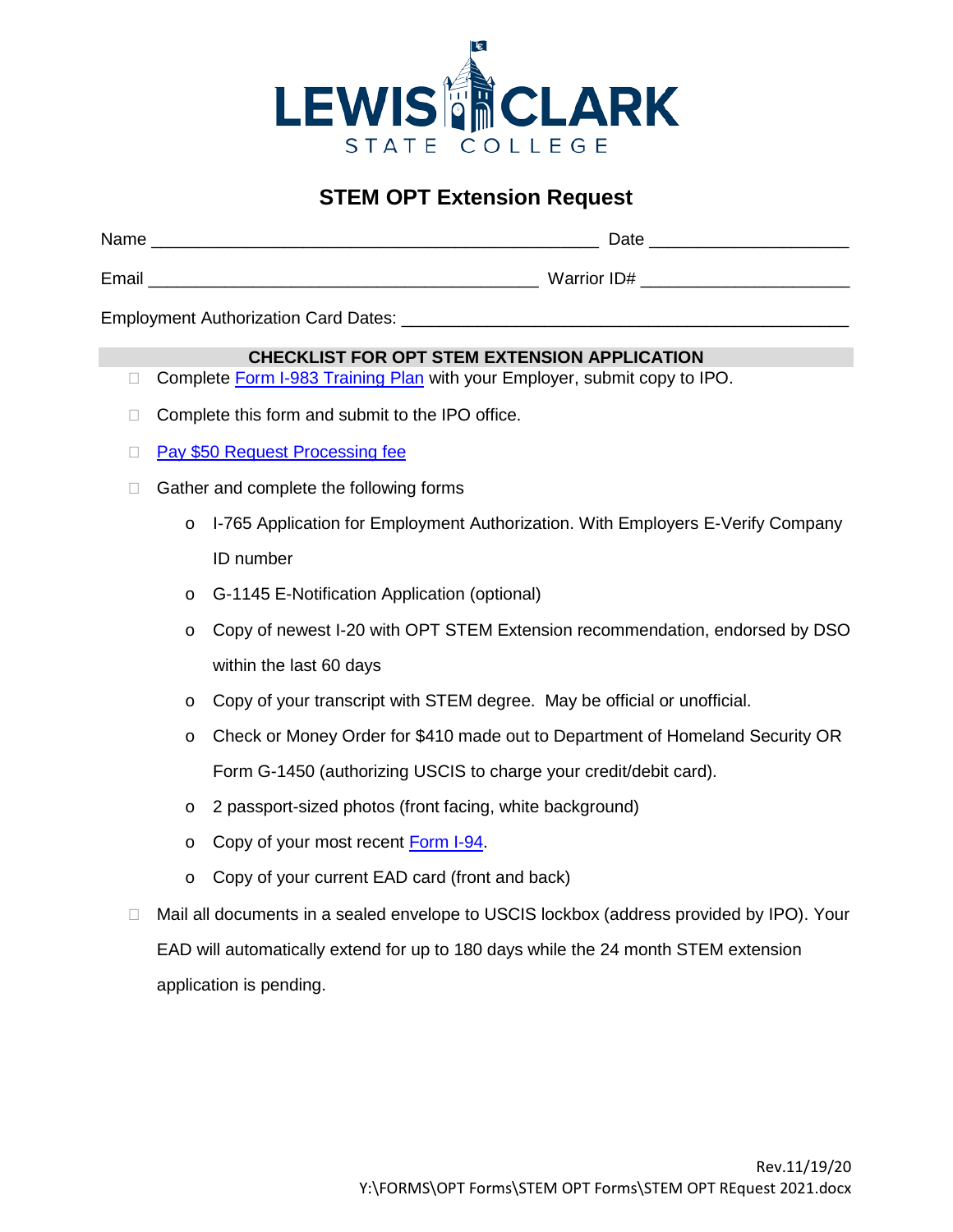

## **TO BE FILLED OUT BY THE STUDENT**

Statement of Purpose: Why are you applying for STEM OPT? Please briefly explain your goals for

\_\_\_\_\_\_\_\_\_\_\_\_\_\_\_\_\_\_\_\_\_\_\_\_\_\_\_\_\_\_\_\_\_\_\_\_\_\_\_\_\_\_\_\_\_\_\_\_\_\_\_\_\_\_\_\_\_\_\_\_\_\_\_\_\_\_\_\_\_\_\_\_\_\_\_\_\_\_

\_\_\_\_\_\_\_\_\_\_\_\_\_\_\_\_\_\_\_\_\_\_\_\_\_\_\_\_\_\_\_\_\_\_\_\_\_\_\_\_\_\_\_\_\_\_\_\_\_\_\_\_\_\_\_\_\_\_\_\_\_\_\_\_\_\_\_\_\_\_\_\_\_\_\_\_\_\_

\_\_\_\_\_\_\_\_\_\_\_\_\_\_\_\_\_\_\_\_\_\_\_\_\_\_\_\_\_\_\_\_\_\_\_\_\_\_\_\_\_\_\_\_\_\_\_\_\_\_\_\_\_\_\_\_\_\_\_\_\_\_\_\_\_\_\_\_\_\_\_\_\_\_\_\_\_\_

\_\_\_\_\_\_\_\_\_\_\_\_\_\_\_\_\_\_\_\_\_\_\_\_\_\_\_\_\_\_\_\_\_\_\_\_\_\_\_\_\_\_\_\_\_\_\_\_\_\_\_\_\_\_\_\_\_\_\_\_\_\_\_\_\_\_\_\_\_\_\_\_\_\_\_\_\_\_

\_\_\_\_\_\_\_\_\_\_\_\_\_\_\_\_\_\_\_\_\_\_\_\_\_\_\_\_\_\_\_\_\_\_\_\_\_\_\_\_\_\_\_\_\_\_\_\_\_\_\_\_\_\_\_\_\_\_\_\_\_\_\_\_\_\_\_\_\_\_\_\_\_\_\_\_\_\_

STEM OPT extension.

Please describe your current position and how you develop your knowledge and skills related to your STEM major during the period of the STEM OPT Extension?

\_\_\_\_\_\_\_\_\_\_\_\_\_\_\_\_\_\_\_\_\_\_\_\_\_\_\_\_\_\_\_\_\_\_\_\_\_\_\_\_\_\_\_\_\_\_\_\_\_\_\_\_\_\_\_\_\_\_\_\_\_\_\_\_\_\_\_\_\_\_\_\_\_\_\_\_\_\_

\_\_\_\_\_\_\_\_\_\_\_\_\_\_\_\_\_\_\_\_\_\_\_\_\_\_\_\_\_\_\_\_\_\_\_\_\_\_\_\_\_\_\_\_\_\_\_\_\_\_\_\_\_\_\_\_\_\_\_\_\_\_\_\_\_\_\_\_\_\_\_\_\_\_\_\_\_\_

\_\_\_\_\_\_\_\_\_\_\_\_\_\_\_\_\_\_\_\_\_\_\_\_\_\_\_\_\_\_\_\_\_\_\_\_\_\_\_\_\_\_\_\_\_\_\_\_\_\_\_\_\_\_\_\_\_\_\_\_\_\_\_\_\_\_\_\_\_\_\_\_\_\_\_\_\_\_

\_\_\_\_\_\_\_\_\_\_\_\_\_\_\_\_\_\_\_\_\_\_\_\_\_\_\_\_\_\_\_\_\_\_\_\_\_\_\_\_\_\_\_\_\_\_\_\_\_\_\_\_\_\_\_\_\_\_\_\_\_\_\_\_\_\_\_\_\_\_\_\_\_\_\_\_\_\_

\_\_\_\_\_\_\_\_\_\_\_\_\_\_\_\_\_\_\_\_\_\_\_\_\_\_\_\_\_\_\_\_\_\_\_\_\_\_\_\_\_\_\_\_\_\_\_\_\_\_\_\_\_\_\_\_\_\_\_\_\_\_\_\_\_\_\_\_\_\_\_\_\_\_\_\_\_\_

*You will receive a new I-20 with a work authorization request on page 2. After you sign your new I-20, make a copy, and mail your OPT application.* 

Name (Printed)\_\_\_\_\_\_\_\_\_\_\_\_\_\_\_\_\_\_\_\_\_\_\_\_\_\_\_\_\_\_\_\_\_\_\_\_\_\_\_\_\_\_\_\_\_\_\_\_\_\_\_\_\_\_\_\_\_\_\_\_\_\_\_\_\_\_

Signature\_\_\_\_\_\_\_\_\_\_\_\_\_\_\_\_\_\_\_\_\_\_\_\_\_\_\_\_\_\_\_\_\_\_\_\_\_\_\_\_\_\_\_\_\_\_\_ Date\_\_\_\_\_\_\_\_\_\_\_\_\_\_\_\_\_\_

- **Office Use Only**
	- □ Student is eligible
	- SEVIS
		- o OPT STEM Extension Authorized
		- o I-20 issued
	- Documents scanned
	- □ Student notified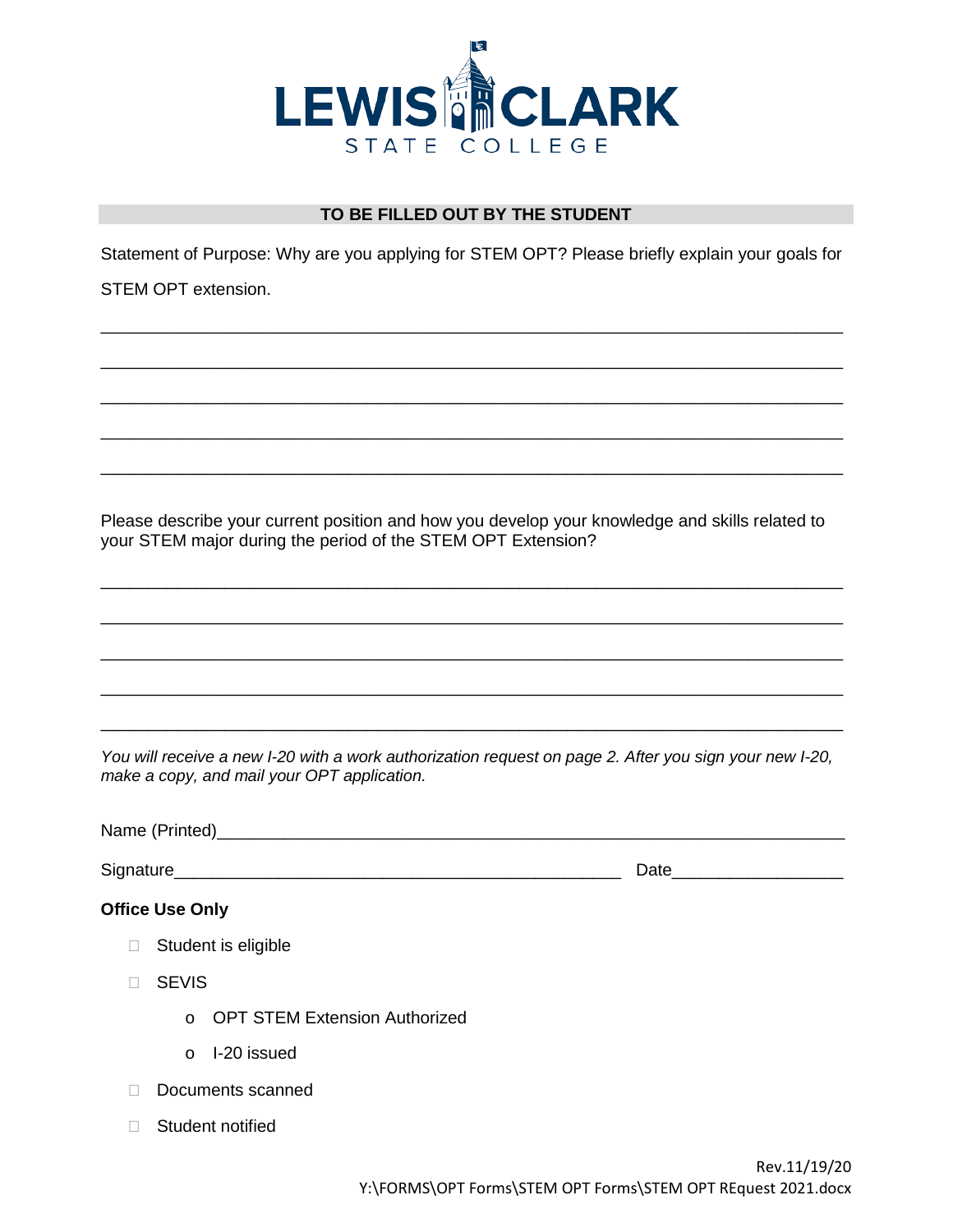

## **STEM OPTIONAL PRACTICAL TRAINING STATEMENT OF UNDERSTANDING**

I understand and agree to the following:

- 1. Employment on OPT must be directly related to the major area of study. Employment must be 20 or more hours per week per employer.
- 2. The U.S. government still considers you a student while you are working on OPT. You are a student authorized for practical training, not for a "work visa."
- 3. Students are allowed an additional 60 days of unemployment during the OPT STEM Extension period. This is in addition to the 90 days allowed during the initial postcompletion OPT period. If you reach more than 150 days of accrued unemployment, you are out of status and must leave the country immediately.
- 4. Students **must** report the following to the LCSC International Programs Office OR the SEVP Portal within 10 days of any change during the duration of OPT:
	- a. Change in home or mailing address, or phone number
	- b. Employer information, including employer name, address, start date, termination date, supervisor name, and contact information
- 5. Students must report the following to the LCSC International Programs Office within 10 days of any change during the duration of OPT:
	- a. Change of name
	- b. Changes to immigration status
	- c. Permanent departure from the U.S.
	- d. Transfer to a new academic program in the U.S.
- 6. You must validate your OPT employment information every six months of OPT even if there is no change in employment.
- 7. Travel outside of the U.S. while your OPT application is pending is not recommended. If you do it, make sure that the mailing address you wrote on your I-765 is a valid U.S. address and that a trustworthy person there can send you your EAD if it arrives. If your EAD arrives while you are travelling, you cannot reenter the U.S. without the card.
- 8. If you travel outside the U.S. while on OPT, be sure to have the following items with you upon reentry:
	- a. Valid passport and F-1 visa
	- b. I-20 signed for travel within the past six months
	- c. EAD card